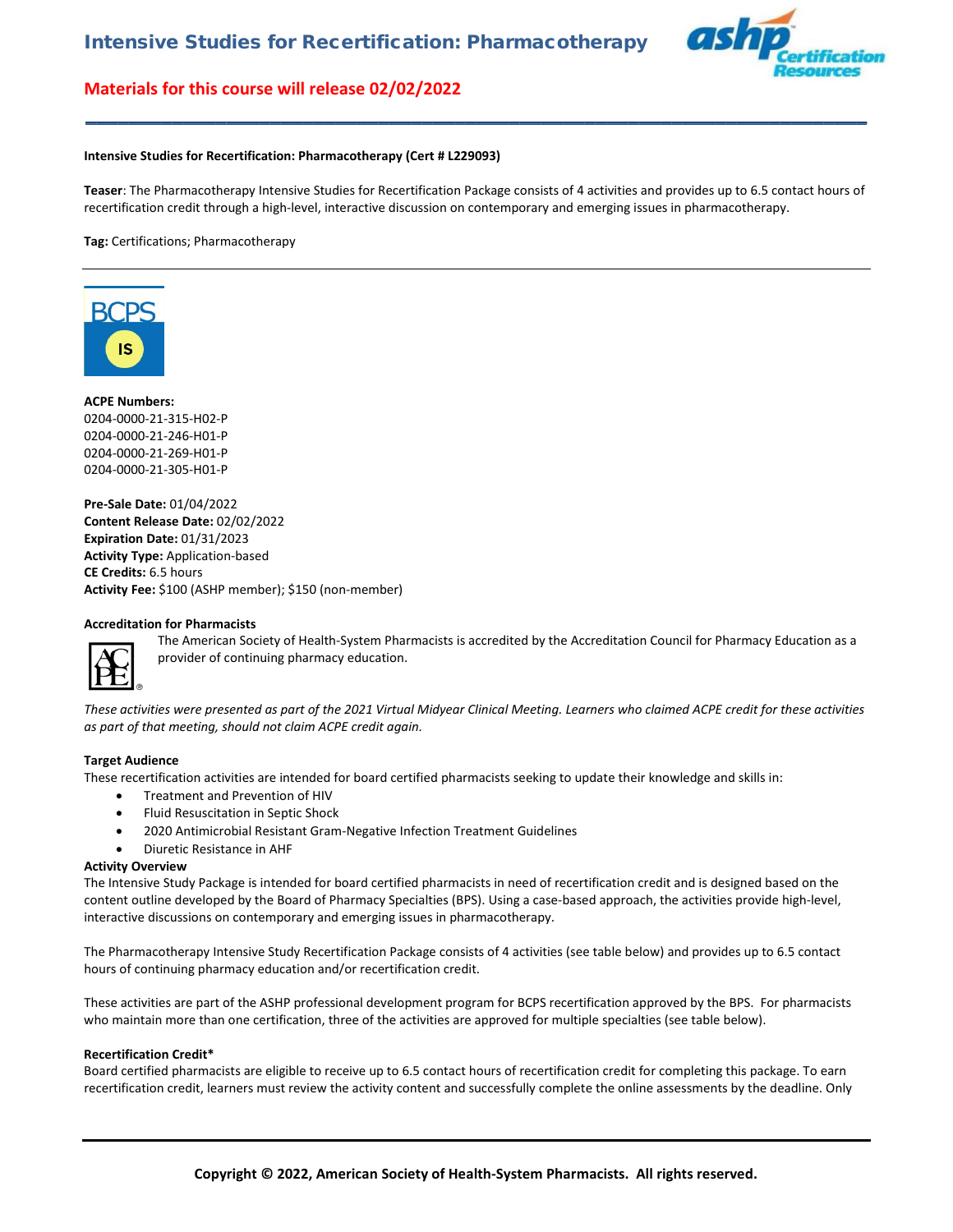

completed assessments will be eligible for credit; no partial or incomplete assessments will be processed. You are allowed only one attempt to successfully complete this assessment.

**\_\_\_\_\_\_\_\_\_\_\_\_\_\_\_\_\_\_\_\_\_\_\_\_\_\_\_\_\_\_\_\_\_\_\_\_\_\_\_\_\_\_\_\_\_\_\_\_\_\_\_\_\_\_\_\_\_\_\_\_\_\_\_\_\_\_\_\_\_\_\_\_**

| <b>Learning Activity</b>                                                                                                                   | <b>ACPE Number</b>     | <b>Contact</b><br><b>Hours</b> | <b>Specialty</b>             | <b>Recertification</b><br><b>Assessment</b> |
|--------------------------------------------------------------------------------------------------------------------------------------------|------------------------|--------------------------------|------------------------------|---------------------------------------------|
| Long Acting Antiretroviral Therapy for the Treatment<br>and Prevention of HIV Infection                                                    | 0204-0000-21-315-H02-P | 1.5 ACPE                       | <b>BCPS</b>                  | TBD%                                        |
| Fluid Resuscitation Controversies in Adult and Pediatric 0204-0000-21-246-H01-P<br>Septic Shock - Does One Size Fit All?                   |                        | 1.5 ACPE                       | BCPS, BCCCP,<br><b>BCPPS</b> | TBD%                                        |
| Beyond the Top Line: A Point-Counterpoint Discussion<br>of the 2020 Antimicrobial Resistant Gram-Negative<br>Infection Treatment Guideline | 0204-0000-21-269-H01-P | 2 ACPE                         | <b>BCPS, BCCCP</b>           | TBD%                                        |
| Resistance is Futile: Overcoming Diuretic Resistance in<br><b>Acute Heart Failure</b>                                                      | 0204-0000-21-305-H01-P | 1.5 ACPE                       | <b>BCPS, BCCCP</b>           | TBD%                                        |
| <b>Total Contact Hours</b>                                                                                                                 |                        | 6.5 BPS                        |                              |                                             |

# **Long Acting Antiretroviral Therapy for the Treatment and Prevention of HIV Infection 0204-0000-21-315-H02-P**

### **Learning Objectives**

At the conclusion of this application-based educational activity, participants should be able to do the following:

- Describe the pharmacology and pharmacokinetics of cabotegravir and rilpivirine as long-acting injectable antiretroviral therapy agents.
- Apply clinical trial data and the principles of antiretroviral therapy to determine appropriate candidates for long-acting cabotegravir and rilpivirine for HIV treatment.
- Apply clinical trial data and the principles of HIV pre-exposure prophylaxis to determine appropriate candidates for long-acting cabotegravir for HIV prevention.
- Recommend strategies for solving drug therapy related problems common to long-acting antiretroviral agents including missed doses, adverse drug reactions and drug-drug interactions.

*This activity is approved for Board Certified Pharmacotherapy Specialist (BCPS) recertification credit.*

# **Fluid Resuscitation Controversies in Adult and Pediatric Septic Shock – Does One Size Fit All?**

# **0204-0000-21-246-H01-P**

# **Learning Objectives**

At the conclusion of this application-based educational activity, participants should be able to do the following:

- Analyze recommendations for the initial fluid bolus dose for adult patients with septic shock.
- Select an appropriate fluid bolus dose for a pediatric patient with septic shock.
- Recommend the most appropriate type of fluid for an adult or pediatric patient with septic shock.
- Evaluate strategies for assessing fluid responsiveness in adults.
- Recognize criteria for reassessment of fluid management in children.

*This activity is approved for Board Certified Critical Care Pharmacist (BCCCP), Board Certified Pediatric Pharmacy Specialist (BCPPS), and Board Certified Pharmacotherapy Specialist (BCPS) recertification credit.*

# **Beyond the Top Line: A Point-Counterpoint Discussion of the 2020 Antimicrobial Resistant Gram-Negative Infection Treatment Guideline**

# **0204-0000-21-269-H01-P**

Learning Objectives

At the conclusion of this application-based educational activity, participants should be able to do the following:

- Discuss broad-spectrum agents that are included in the 2020 gram-negative treatment guidelines.
- Recommend evidence-based therapies for antibiotic-resistant gram-negative infections.
- Assess clinical scenarios in which guideline non-preferred therapy may be considered.

*This activity is approved for Board Certified Critical Care Pharmacist (BCCCP) and Board Certified Pharmacotherapy Specialist (BCPS) recertification credit*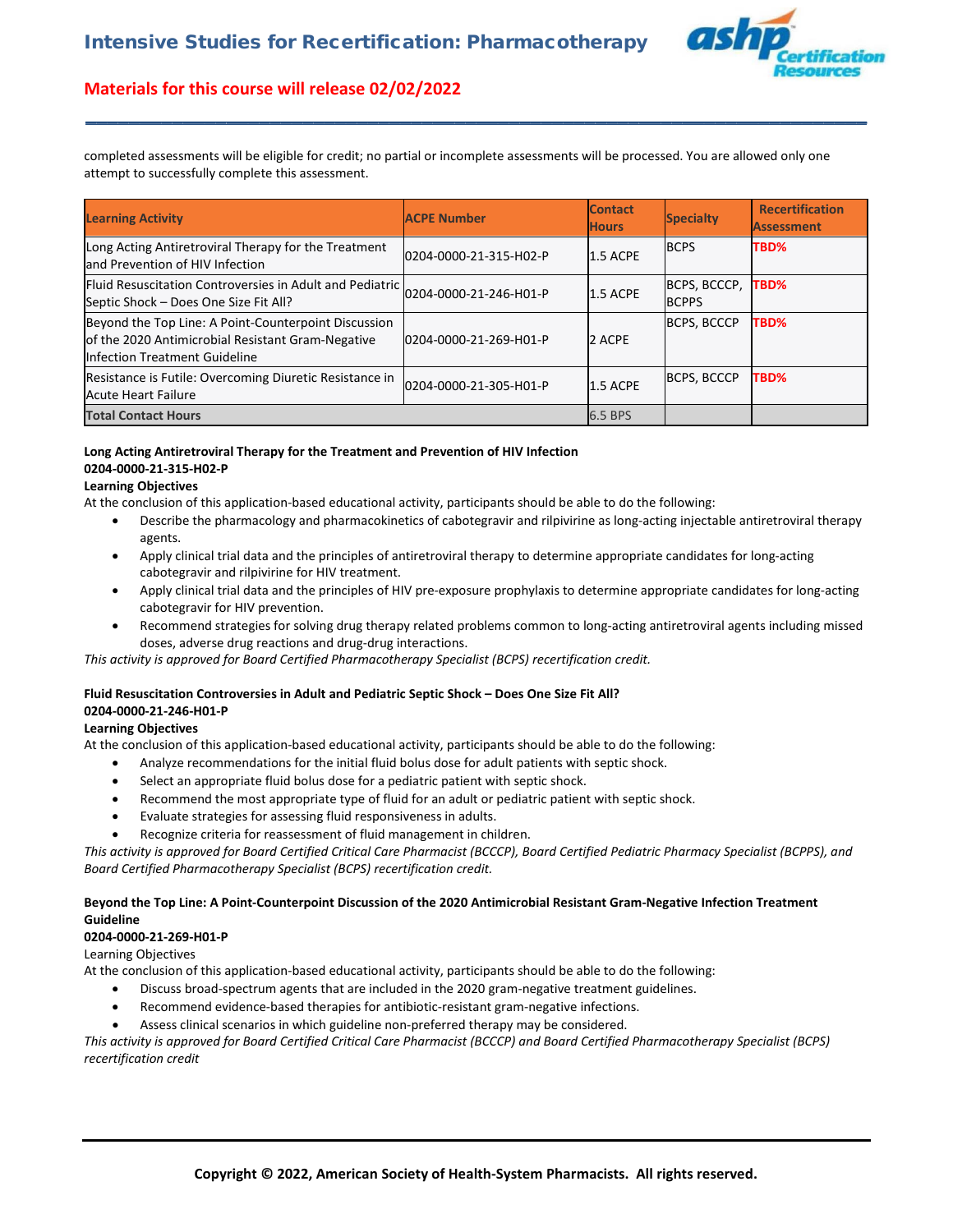

# **Resistance is Futile: Overcoming Diuretic Resistance in Acute Heart Failure 0204-0000-21-305-H01-P**

# **Learning Objectives**

At the conclusion of this application-based educational activity, participants should be able to do the following:

• Given a patient failing to meet diuresis goals, identify etiologies of diuretic resistance and evidence-based strategies for management.

**\_\_\_\_\_\_\_\_\_\_\_\_\_\_\_\_\_\_\_\_\_\_\_\_\_\_\_\_\_\_\_\_\_\_\_\_\_\_\_\_\_\_\_\_\_\_\_\_\_\_\_\_\_\_\_\_\_\_\_\_\_\_\_\_\_\_\_\_\_\_\_\_**

- Given a patient presenting with acute decompensated heart failure (ADHF) and volume overload, recommend an individualized strategy for relieving congestive symptoms using evidence-based literature.
- Given a patient failing to meet diuresis goals, apply literature to design a modified strategy for relieving congestive symptoms. *This activity is approved for Board Certified Critical Care Pharmacist (BCCCP) and Board Certified Pharmacotherapy Specialist (BCPS) recertification credit*

### **Faculty**

# **Monique R. Bidell, Pharm.D., BCPS**

Clinical Pharmacy Specialist – Infectious Diseases Massachusetts General Hospital Boston, Massachusetts

# **Jennifer Cocohoba, Pharm.D., AAHIVP, BCPS**

Professor, Department of Clinical Pharmacy University of California San Francisco School of Pharmacy Pharmacist, UCSF Womens' HIV Program

# **Zachary L. Cox, Pharm.D., FHFSA**

Associate Professor Lipscomb University College of Pharmacy Nashville, Tennessee

# **Stormi E. Gale, Pharm.D., BCCP**

Clinical Pharmacist – Cardiology Subject Matter Expert Novant Health Matthews Medical Center Baltimore, Maryland

# **Ronak G. Gandhi, Pharm.D., BCPS**

Attending Clinical Pharmacist- Infectious Diseases Massachusetts General Hospital Boston, Massachusetts

# **Reviewers**

Christopher Betz, Pharm.D., BCPS, FASHP, FKSHP\* Snehal Bhatt, Pharm.D., BCPS-AQ Cardiology, FASHP, AACC\* Angela Bingham, Pharm.D., BCPS, BCNSP, BCCCP Holly L. Byrnes, Pharm D., BCPS Susan R. Dombrowski, M.S., R.Ph.

#### **Field Testers**

**TRD** 

#### **Disclosures**

**Pete Johnson, Pharm.D., BCPS, BCPPS, FPPA, FCCM, FASHP**

Professor—University of Oklahoma College of Pharmacy CICU Pediatric Clinical Specialist—Oklahoma Children's Hospital at OU Health Oklahoma City, Oklahoma

### **Thomas P. Lodise, Pharm.D., PhD**

Professor, Pharmacy Practice Albany College of Pharmacy and Health Sciences Albany, New York

**Jason Schafer, Pharm.D., M.P.H., AAHIVP, BCIDP, BCPS, FASHP** Vice Chair and Professor, Department of Pharmacy Practice Jefferson College of Pharmacy Philadelphia, Pennsylvanie

# **Elizabeth Sherman, Pharm.D., AAHIVP**

Associate Professor, Department of Pharmacy Practice Nova Southeastern University College of Pharmacy Clinical Pharmacy Specialist, Memorial Healthcare System Fort Lauderdale, Florida

#### **Heather Torbic, Pharm.D., BCPS, BCCCP**

Medical ICU Clinical Specialist—Cleveland Clinic Cleveland, Ohio

#### **\*Content Matter Experts**

Mary M. Hess, Pharm.D., FASHP, FCCM, FCCP, BCCCP Kristi Hofer, Pharm.D. Douglas Slain, Pharm.D., B.S.Pharm., BCPS, AQ-ID\* Paul M. Szumita, Pharm.D., BCCCP, BCPS, FASHP, FCCM Jennifer Thackray, Pharm.D., BCPPS, BCPS

In accordance with the Accreditation Council for Continuing Medical Education's Standards for Commercial Support and the Accreditation Council for Pharmacy Education's Standards for Commercial Support, ASHP requires that all individuals involved in the development of activity content disclose their relevant financial relationships. A person has a relevant financial relationship if the individual of his or her